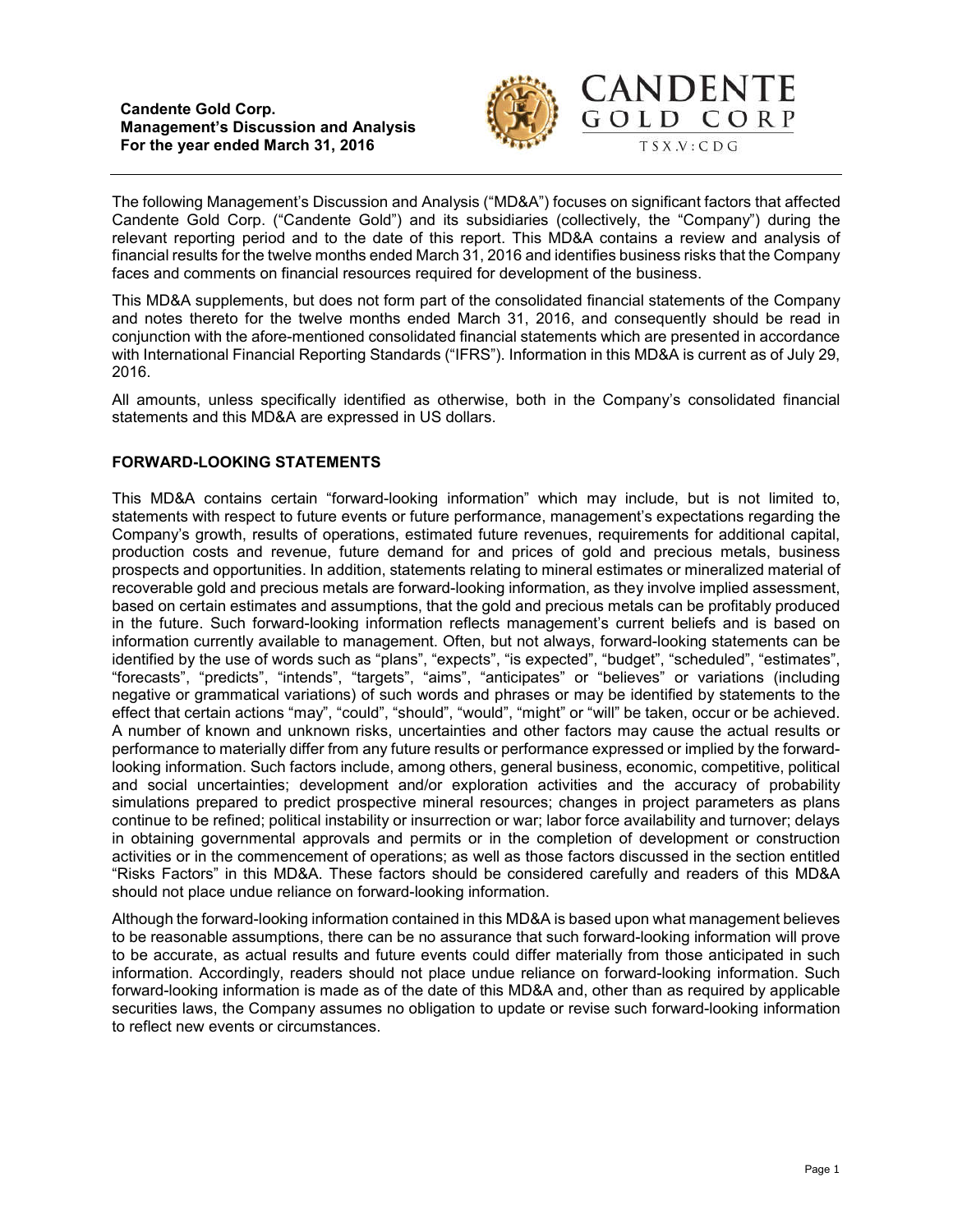

## **USE OF NON-GAAP MEASURES**

In this document, we refer to terms that do not have any standardized meaning prescribed by International Financial Reporting Standards ("IFRS"). Usage of these terms may vary from the usage adapted by other companies and cannot be reconciled to comparable terms in the issuer's, consolidated financial statements for the twelve months ended March 31, 2016.

In this document and in the Company's consolidated financial statements, unless otherwise noted, all financial data is prepared in accordance with IFRS.

## **BUSINESS OVERVIEW AND STRATEGY**

The Company is principally engaged in the exploration and development of mineral properties in Mexico and Peru. The Company is in the exploration stage as its properties have not yet reached commercial production and none of its properties is beyond the preliminary exploration stage. All work presently planned by the Company is directed at defining mineralization and increasing understanding of the characteristics of, and economics of, that mineralization. The Company's principal asset is the El Oro gold-silver property located in the states of Mexico and Michoacan, Mexico (the "El Oro Property" or the "Property"). As of the date of this MD&A, the Company holds a 70% interest in the El Oro Property.

In June of 2013 the Company entered into an agreement ("Tailings Agreement") with the Municipality of El Oro giving the Company 100% of the right to explore and reprocess several different tailings deposits located throughout the Municipality of Hidalgo, State of Mexico. The Company has conducted evaluation activities on one of the acquired gold and silver tailings deposits, specifically, the Mexico Mine Tailings. The original term for this Tailings Agreement ended December 2015; on March 15, 2016, the Company entered into an extension with the Municipality under the same terms.

In June 2015, the Company delisted from the Toronto Stock Exchange and received conditional approval to list its common shares on the TSX Venture Exchange under the ticker symbol "CDG". In July 2015, the Company completed its voluntary change in exchange listing with no interruption to trading of the Company's common shares.

During the period ended June 30, 2015, the Company allowed certain claims with regard to Peruvian properties to lapse and thus, recorded a non-cash impairment of \$1,185,000. The Company has maintained in good standing a portion of the Tres Marias and Lunahuana properties which are early to mid-stage gold and gold-silver exploration projects in Peru.

In July 2015, the Company announced progress on leach extraction testwork at McClelland Laboratories, Inc. in Sparks, Nevada on samples of tailings material for the Mexico Mine Tailings Project. This testwork program was designed to evaluate the potential for leach extraction of gold and silver from representative samples collected from the Mexico Mine Tailings during the 2014 Auger Sampling program. A key aspect of this leach testwork program was that the tailings material would be subjected to additional grinding prior to leaching. Testwork completed in the late 1980's indicated that additional grinding of the tails may significantly improve precious metal recoveries by cyanide leaching. Testwork at McClelland Laboratories also included metallurgical and mineralogical characterization of the Mexico Mine Tailings, to assist in optimizing recovery strategy. The cyanide leach extraction testwork program did not replicate satisfactory leach extraction figures from the late 1980's and therefore this aspect of the testwork was discontinued.

The testwork program has provided insight as to the nature of the gold and silver in the Mexico Mine Tailings and as a result, Management believes additional testwork is warranted to fully assess the potential of producing a gold-silver concentrate for toll treatment at an offsite processing facility.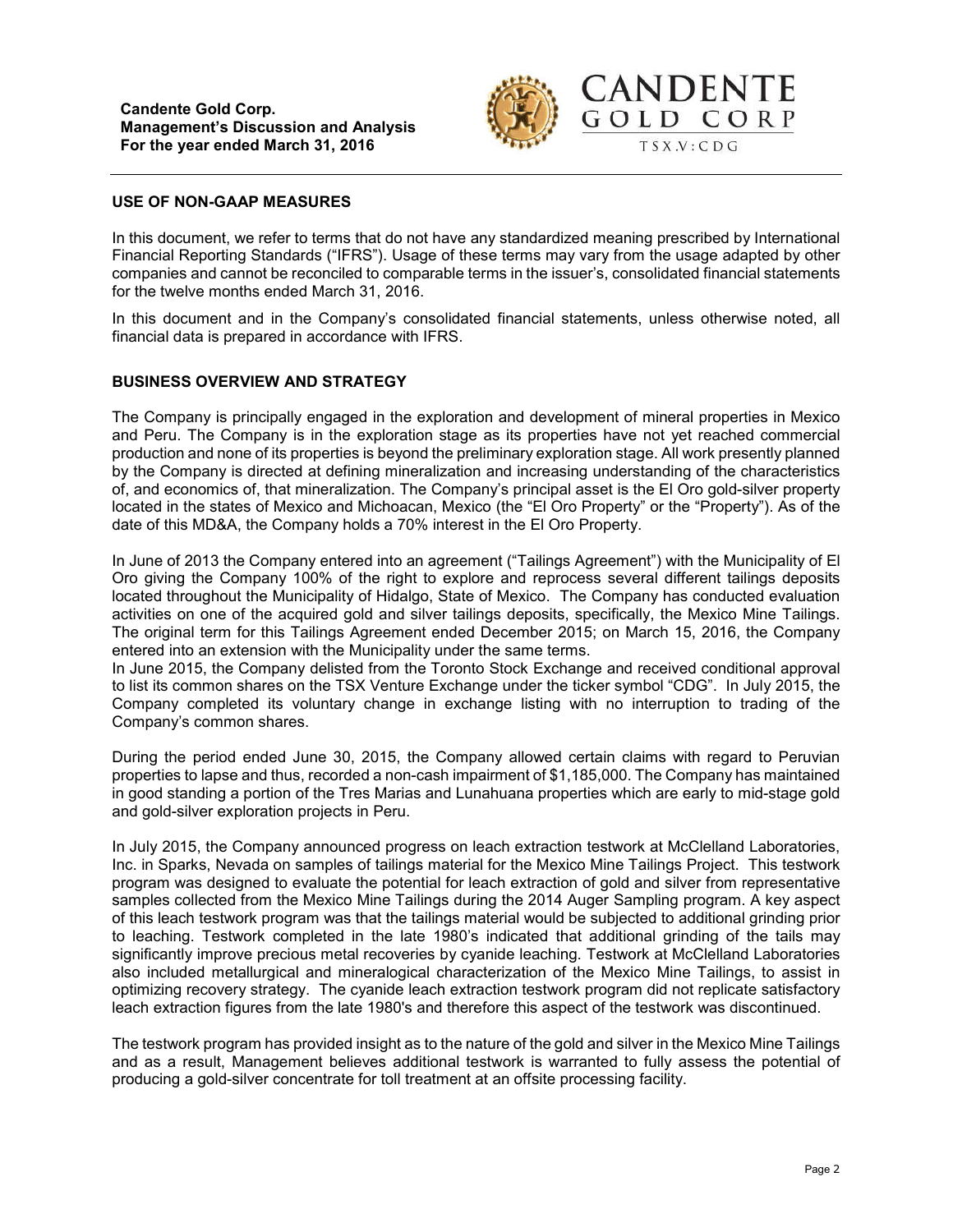

Importantly, analysis has shown the Mexico Mine Tailings have a silica content of greater than 80%. The combination of significant precious metals content and high silica content offers potential for the Mexico Mine Tailings to be sold to smelters for use as a smelter flux. The Company canvassed a number of commercial smelters regarding treatment of the tailings and several expressions of interest were received. However, to this point, terms proposed have not justified the initial expense that would be incurred by the Company to commence mining and transport of the tailings to a smelter.

In November 2015, Independent Director Dr. Peter Megaw resigned for personal reasons. Dr. Megaw will remain associated with the Company in the capacity of Consultant in order to leverage his extensive and valuable knowledge of gold exploration in Mexico.

In March 2016, the Company entered into an agreement with Sun River Gold Corp. ("SRG"), a private Nevada corporation, to grant SRG the right and option to earn a 51% interest in the Company's tailings project in El Oro Mexico subject to specific terms as outlined in the Company's news release 053 dated March 8, 2016.

On July 11, 2016, the Company announce, a non-brokered private placement to raise gross proceeds of approximately CDN\$500,000 at a price of CDN\$0.05 per share. Proceeds are to be used to further define drill targets on the El Oro Property and for working capital and general corporate purposes. Management and Directors have expressed interest to subscribe for shares.

# **PROJECT SUMMARY & OPERATIONAL OUTLOOK**

*The forward-looking information contained in this section is subject to the risk factors and assumptions contained in the section "Forward-Looking Statements" included with this MD&A. These factors are described under the heading "Risk Factors" and are Non-GAAP measures.*

### *Mexico*

# **El Oro Property**

The El Oro Property is located in one of the most significant high grade Gold-Silver Districts in Mexico (the El Oro and Tlalpujahua mining districts) approximately 110 km west-northwest of Mexico City in the states of Mexico and Michoacán. The district hosts 57 known veins of which at least 20 veins have past production of precious metals. The majority of historic gold and silver production came from two principal veins, the Veta San Rafael and the Veta Verde with historic production to date of over 8 million ounces of gold equivalent. Historic mining grades were in the range of 19 to 80 grams per tonne ("g/t") gold and in the range of 240 to 800 g/t silver. The Company currently holds a 70% working interest in the Property.

Since 2006 the Company has completed a comprehensive exploration program that has resulted in the discovery of additional gold and silver mineralization well below the historical workings of the San Rafael Vein over a strike length of approximately 3.5 kilometers. Compilation work has compiled data from 143 drill holes, 115 historic shafts and 44 adits on the Property.

On July 27, 2012, the optionor Goldcorp S.A. de C.V. ("GoldCorp Mexico") and Desarrollos Mineros San Luis, S.A. de C.V. ("Desarrollos") confirmed that the Company had acquired 70% interest in the Property and elected not to proceed with the Back-In Option on the Historic part of the property, but elected to maintain their 30% undivided right, title and working interest in the entire property.

On June 12, 2013, the Company entered into the Tailings Agreement with the municipality of El Oro that provides the Company with access and processing rights to the tailing deposits from the historic El Oro mines which contain elevated levels of both gold and silver and which management believes may have the potential to be recovered economically. The tailings deposits are within the town site of El Oro, are easily accessible and are immediately adjacent to existing road access, as well as power and water services.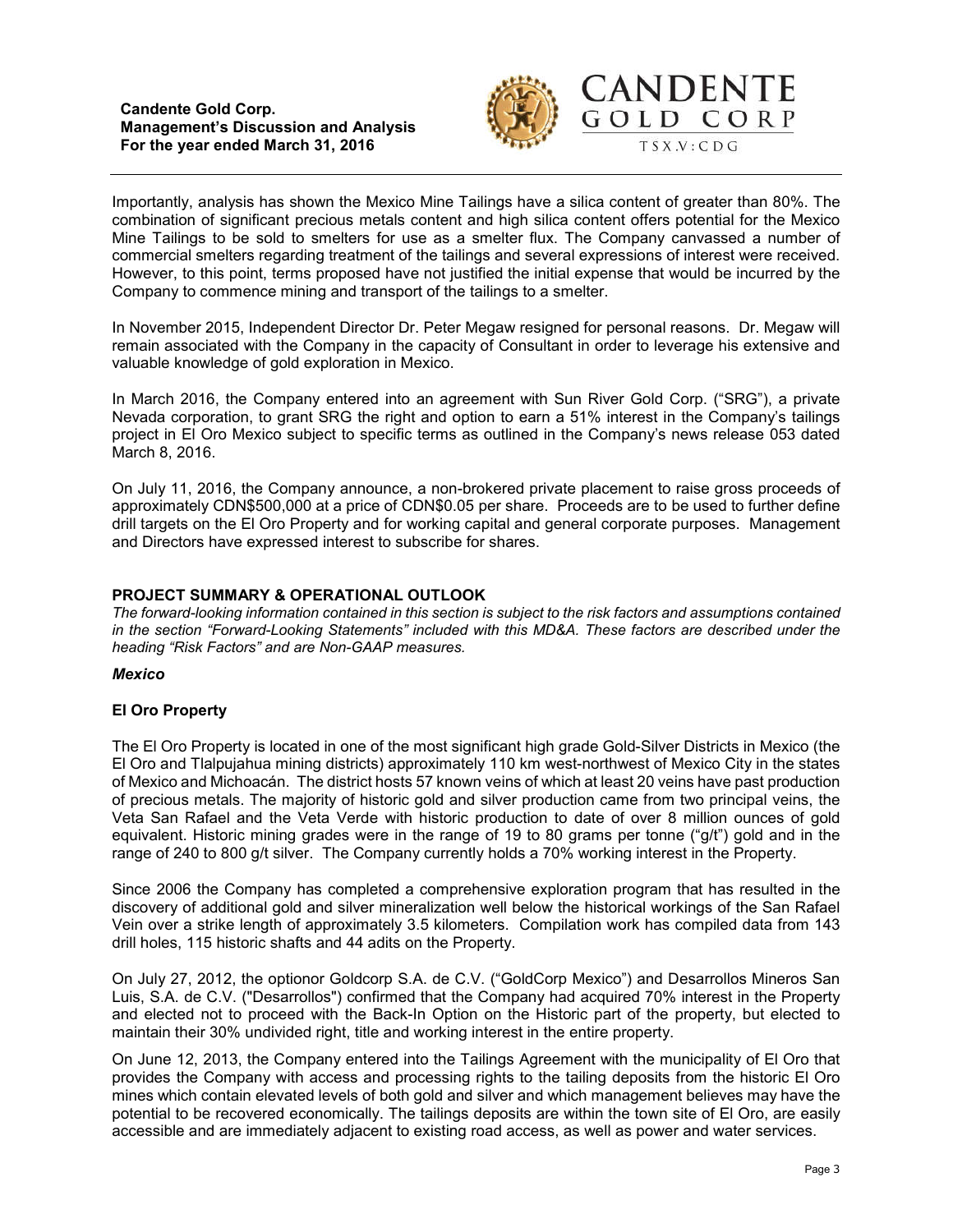

CORP

The Tailings Agreement provides for contributions of \$25,000 upon signing and monthly contributions of \$3,000 starting 30 days after signing. These contributions are partially to be used to fund Social projects for the citizens of El Oro. If the Company decides to enter into the processing and reclamation phase (Phase II), then an 8% Net Profits Interest ("NPI") will be paid to the municipality during the period of operation. If during any months of processing, there is no NPI due then a monthly contribution of \$3,000 will be made. Please also refer to news release dated June 13, 2013.

The original term for this Tailings Agreement ended December 2015; on March 15, 2016, the Company entered into an extension with the Municipality under the same terms.

The tailings project has been the main focus of the Company's exploration and evaluation efforts since signing the June 12, 2013 Tailings Agreement. In early 2014, the Company received a preliminary level study from an independent consulting engineering firm indicating that the reprocessing and reclamation of the historic tailings offers potential for a positive financial return. The study recommended that additional technical and financial assessment be performed to further develop the tailings (see news release 034 dated April 15, 2014). Subsequent to receipt of the preliminary independent study, the Company carried out a verification sampling program which was successful in validating a significant portion of the historic assay results. Results from the 2014 verification sampling program were then combined with historical results and used by an Independent consultant to develop an Inferred Mineral Resource Estimate which was completed on July 8, 2014.

A Technical Report, compliant with National Instrument 43-101 Standards of Disclosure for Mineral Projects ("NI 43-101") documenting the updated Mineral Resource Estimate was filed on SEDAR on August 25, 2014.

In 2016, the Company plans to continue evaluation work, especially metallurgical test work to ascertain gold and silver recoveries and potential economic viability of tailings reclamation and reprocessing operation.

# *Peru*

Given that the Company's exploration priority is the El Oro property in Mexico, and in consideration of the high cost of maintaining mineral rights in Peru, the Company allowed certain claims to lapse in Peru which resulted in a non-cash impairment of \$1,185,000. Much of this impairment is attributed to the Alto Dorado and Lunahuana properties. As at March 31, 2016, the Company has maintained in good standing a portion of the Tres Marias and Lunahuana properties. These properties are early to mid-stage gold and gold-silver exploration projects in Peru.

The Company has entered into an agreement with Inversiones Troy SAC giving Troy SAC the right to acquire 100% of the Tres Marias property subject to an NSR of 1% as well as option payments totaling \$500,000. The payments are to be made to the Company upon initiating a drilling program and on both of the 12 and 24 month anniversaries of initiating the drilling. Troy retains the right to buy back 50% of the NSR for \$500,000.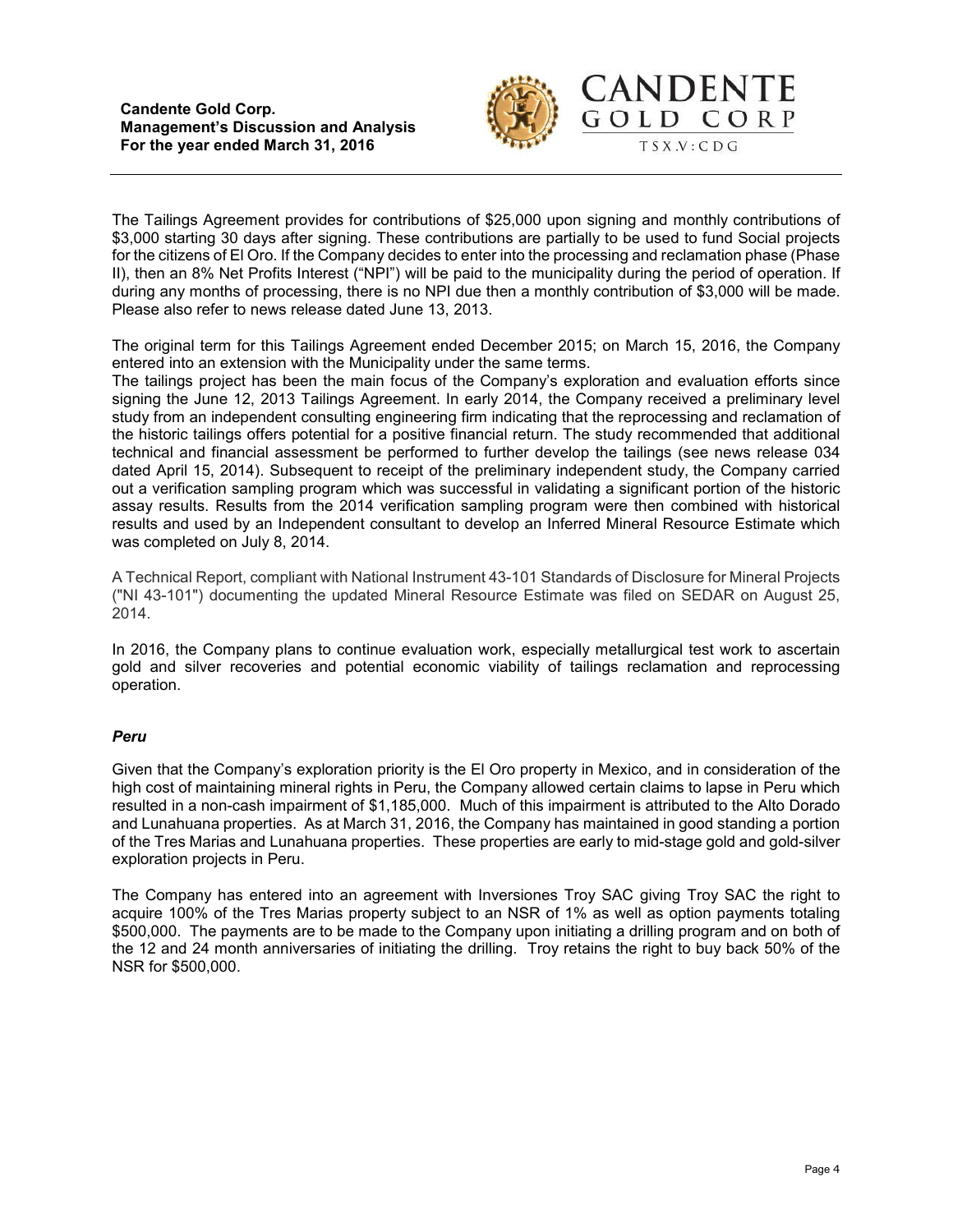

# **CONSOLIDATED OPERATING HIGHLIGHTS FOR THE TWELVE MONTHS ENDED MARCH 31, 2016 AND 2015**

| <b>Operating Highlights</b>                                       | 2016 |          | 2015          | Change |            |
|-------------------------------------------------------------------|------|----------|---------------|--------|------------|
| Mexico                                                            |      |          |               |        |            |
| Community Engagement and Initiatives                              | \$   | 12,054   | \$<br>12,676  | \$     | (622)      |
| Drilling                                                          |      |          | 146           |        | (146)      |
| Exploration: Data Compilation, Mapping, Geological<br>Evaluations |      | 26,257   | 477,563       |        | (451, 306) |
| Project administration                                            |      | 71,050   | 88,550        |        | (17, 500)  |
| Cost recoveries                                                   |      | (10,000) |               |        | (10,000)   |
|                                                                   |      |          |               |        |            |
| Peru                                                              |      |          |               |        |            |
| Exploration: Data Compilation, Mapping, Geological<br>Evaluations |      | 57       | 25,350        |        | (25, 293)  |
| Project administration                                            |      |          | 13,328        |        | (13, 328)  |
| Total                                                             | \$   | 99,418   | \$<br>617,613 | \$     | (518, 195) |

# **Twelve Months Ended March 31, 2016 versus 2015**

Below is a comparison of the exploration costs incurred above for the twelve months ended March 31, 2016 with the same period ended March 31, 2015:

- The Company's community engagement and initiatives costs consist of onsite programs involving the local community around El Oro.
- Exploration costs include costs of all geologic personnel and consultants in Mexico, Peru and Canada, mapping and 3-D modeling costs and civil works costs. Exploration costs as of March 31, 2016 have decreased from the same period in 2015 as the Company has decreased activities as a cost savings measure.
- Costs included in project administration are salaries for the staff on site at El Oro and the costs of maintaining the base camp operations at El Oro. These costs have decreased from the same period in 2015 because of the ongoing effort to reduce expenses.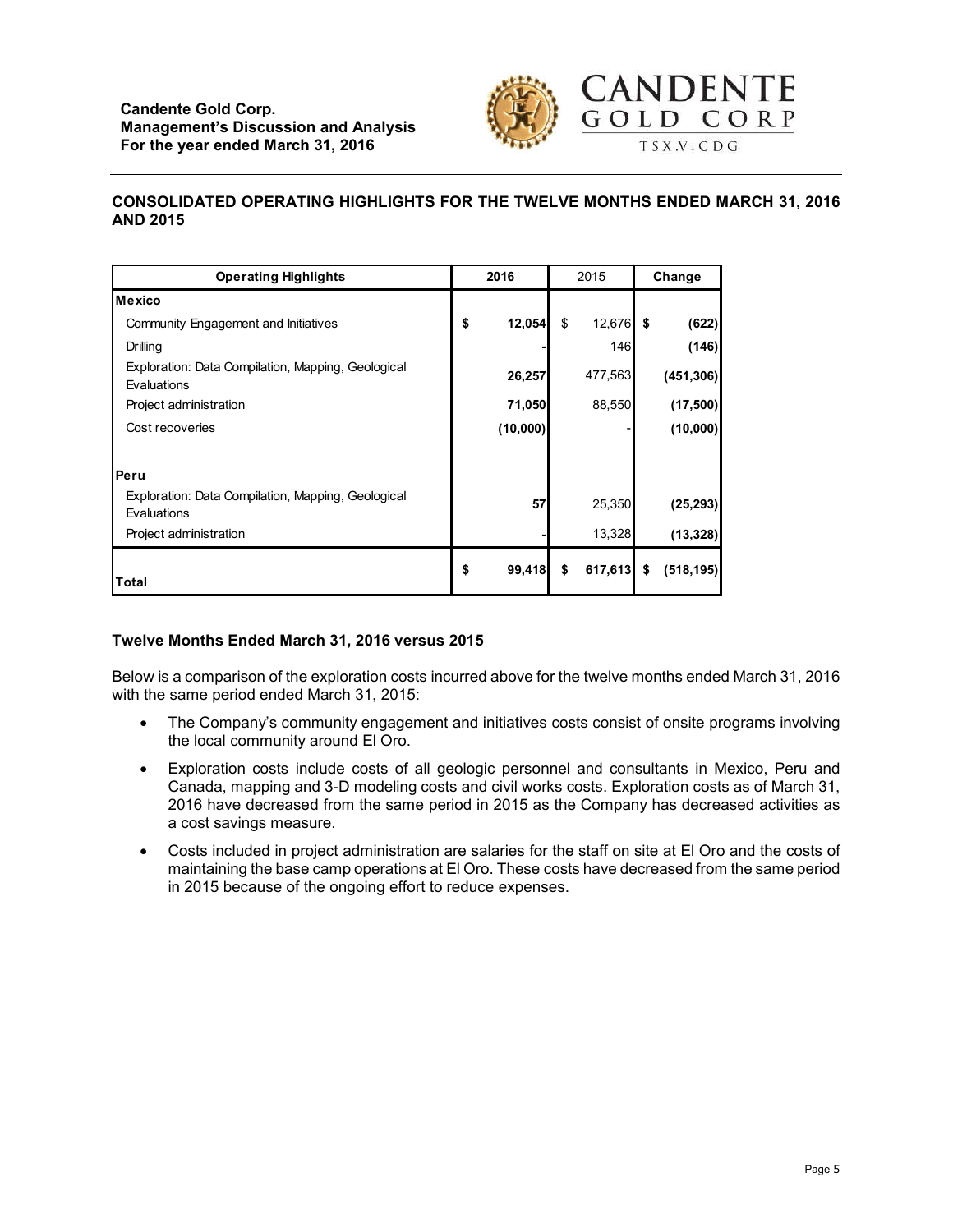

#### **CONSOLIDATED FINANCIAL HIGHLIGHTS**

*Consolidated Financial Performance and Financial Position for the Twelve Months Ended March 31, 2016*

|                                               | <b>Consolidated Statements of Financial Position</b> |                         |                |                |        |               |  |
|-----------------------------------------------|------------------------------------------------------|-------------------------|----------------|----------------|--------|---------------|--|
|                                               | March 31, 2016                                       |                         |                | March 31, 2015 | Change |               |  |
| Cash and cash equivalents                     | \$                                                   | $9,561$ \ $\frac{1}{3}$ |                | 194,760 \$     |        | (185, 199)    |  |
| Unproven mineral rights interest              | \$                                                   | 8,443,769               | \$             | 9,592,677      | \$     | (1, 148, 908) |  |
| <b>Total Assets</b>                           | \$                                                   | 8,478,642               | \$             | 9,855,697      | \$     | (1, 377, 055) |  |
| <b>Share Capital</b>                          | \$                                                   | 23,804,489              | -\$            | 23,804,489 \$  |        |               |  |
|                                               |                                                      | March 31, 2016          |                | March 31, 2015 | Change |               |  |
| Net loss                                      | \$                                                   | 1,612,697               | $\mathfrak{S}$ | 1,241,296 \$   |        | (371, 401)    |  |
| Loss per share                                | \$                                                   | $0.02$ \$               |                | 0.02           | \$     |               |  |
| Management fees, office salaries and benefits | \$                                                   | 39,670 \$               |                | 71,067         | S.     | (31, 397)     |  |
| Share-based payments                          | \$                                                   | $21,166$ \$             |                | $85,933$ \$    |        | (64, 767)     |  |
| Consulting                                    | \$                                                   | $19,012$ \$             |                | $30,748$ \$    |        | (11, 736)     |  |
| Regulatory and filing fees                    | \$                                                   | 34,415 \$               |                | $42,873$ \$    |        | (8, 458)      |  |
| Audit and tax advisory                        | \$                                                   | 15,731                  | $\mathbb{S}$   | 29,572         | S.     | (13, 841)     |  |

### **Twelve Months Ended March 31, 2016**

Total cash and cash equivalents as of March 31, 2016 decreased from March 31, 2015 by \$185,199 as a result of the Company's exploration expenditures (explained in the prior section of this MD&A) and cash paid for general and administration expenses (explained below) and unproven mineral right interest cash expenditures of \$99,418 during the twelve months ended March 31, 2016.

Total unproven mineral rights decreased by over \$1.11 million as a result of the impairment recorded from the Company deciding to allow certain claims in Peru to lapse.

Total assets decreased from \$9,855,697 to \$8,478,642, a decrease of \$1.34 million. The decrease was mainly the result of the impairment recorded (explained above).

Net loss increased from the same period in 2015 by \$341,401, largely due to the impairment recorded, net of the decrease in exploration and general and administrative expenditures.

Below is an explanation of the variances of amounts included in total general and administrative expenses for the period ended March 31, 2016:

- Management fees, office salaries and benefits are personnel costs incurred at the Company's offices in Vancouver, Mexico and Peru. These costs decreased by \$31,397 from the same period in 2015, as a result of a decrease of management personnel.
- Share-based payment expense for the period ended March 31, 2016 was \$21,166. This was a decrease from the same period in 2015 of \$64,767 as a result of less options granted and vested during the twelve month period ended March 31, 2016 than for the same period in 2015.
- Consulting fees decreased from the same period in 2015 by \$11,736 as a result of cost savings initiated by the Company.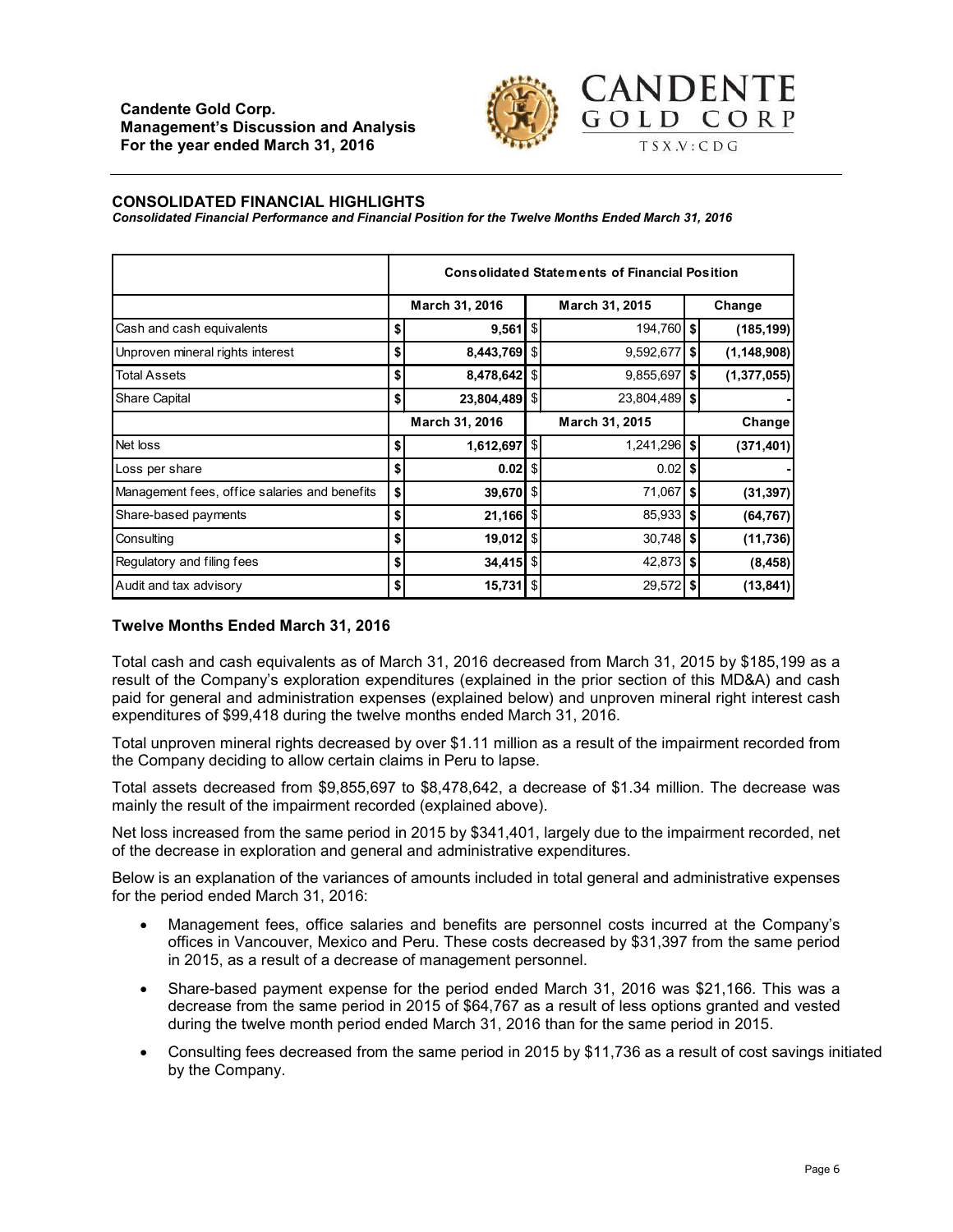

# **LIQUIDITY AND CAPITAL RESOURCES**

The following table summarizes the Company's cash flow activities for the twelve months ended March 31, 2016 and 2015:

|                                       |                  | For the Year Ended | 2016 versus 2015 |    |            |  |  |
|---------------------------------------|------------------|--------------------|------------------|----|------------|--|--|
|                                       | March 31,        |                    |                  |    |            |  |  |
| <b>Cash Flow</b>                      | 2015<br>2016     |                    |                  |    | Change     |  |  |
| Used in Operating Activities          | \$<br>(187, 701) | \$                 | $(556, 267)$ \$  |    | 368,566    |  |  |
| Used in Investing Activities          | \$<br>(3,092)    | \$                 | (32, 331)        | \$ | 29,239     |  |  |
| Provided from Financing<br>Activities | \$<br>۰          | \$                 | 451,516 \$       |    | (451, 516) |  |  |
| Cash beginning of period              | \$<br>194,760    | \$                 | 329,617          | \$ | (134, 857) |  |  |
| Cash end of period                    | \$<br>9,561      | \$                 | 194,760          | \$ | (185,199)  |  |  |

#### **OPERATING ACTIVITIES**

#### **2016 versus 2015**

Cash flows used in operating activities decreased from the same period in 2015 by \$368,566. The decrease was the result of a decrease in the loss for the period (excluding the non-cash impairment) of \$371,401 (explained above).

#### **INVESTING ACTIVITIES**

#### **2016 versus 2015**

Cash used for investing activities decreased from the same period in 2015 by \$29,239. The decrease was the result of larger acquisition costs paid in Peru last year compared to the twelve months ended March 31, 2016.

#### **FINANCING ACTIVITIES**

### **2016 versus 2015**

Cash provided by financing activities decreased from the same period in 2015 by \$451,516 as a result of no proceeds received from private placements, exercise of stock options or loans provided by related parties.

### **CAPITAL RESOURCES AND LIQUIDITY OUTLOOK**

The Company's capital resources include existing cash and cash equivalents of \$9,561 and trade and other receivables of \$1,920. The Company anticipates that during the next year, it will use a substantial portion of available capital resources to pay trade payables and accrued liabilities and commitments related to ongoing exploration activities in Mexico and Peru. The Company anticipates that it will need to raise additional capital in the future to continue project development in Mexico and Peru as well as receive continued support from vendors.

The Company does not generate cash flows from operations and accordingly, the Company will need to raise additional funds by entering into a joint venture agreement or through the issuance of securities or resource secured debt. Although, the Company has been successful in raising funds in the past there can be no assurance that the Company will be able to raise sufficient funds in the future, in which case the Company may be unable to meet its obligations as they come due in the normal course of business. These factors may cast significant doubt regarding the Company's ability to continue as a going concern. Should the Company be unable to realize its assets and discharge its liabilities in the normal course of business,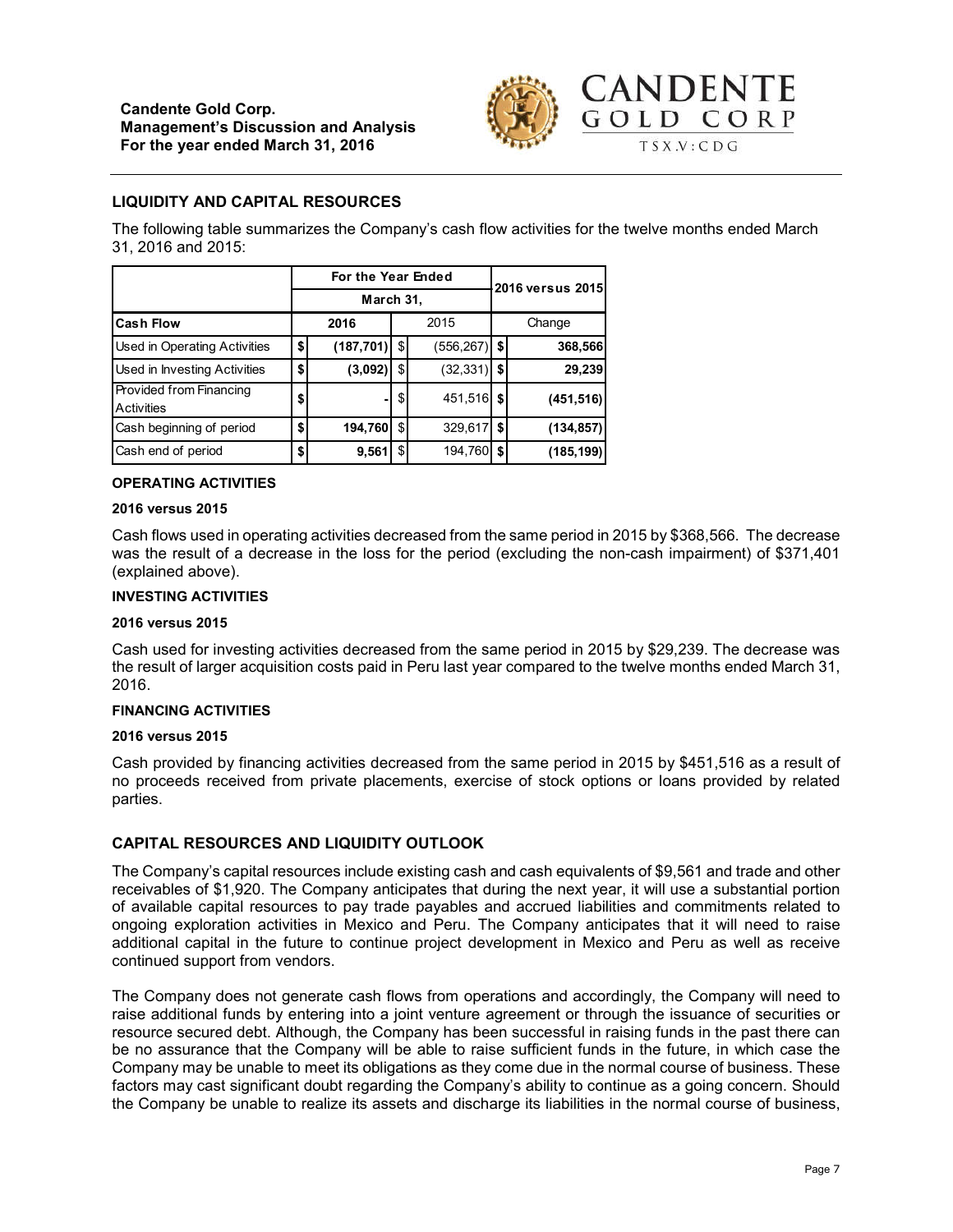

the net realizable value of its assets may be materially less than the amounts on the statement of financial position.

# **SHARE CAPITAL**

As of March 31, 2016 and July 29, 2016, the Company had 96,206,923 common shares outstanding.

As of July 29, 2016, the Company had 218,400 warrants outstanding and 9,390,000 outstanding share options.

### **COMMITMENTS AND CONTINGENCIES**

The Company has no material or significant commitments or contingencies.

## **RELATED PARTY TRANSACTIONS**

The Company's related parties consist of companies owned by executive officers and directors. The following is a list of the related parties that the Company enters into trading transactions with:

- Ridley Rocks Inc. Management and exploration fees
- SW Project Management Project management and exploration fees
- Michael Thicke Geological Consulting Inc. Exploration fees for member group of companies
- Candente Copper Corp. shared administrative expenses with a Company related by directors and management in common

The Company incurred the following fees and expenses in the normal course of operations for key management personnel for the twelve months ended March 31, 2016 and 2015. Expenses have been measured at the exchange amount that is determined on a cost recovery basis.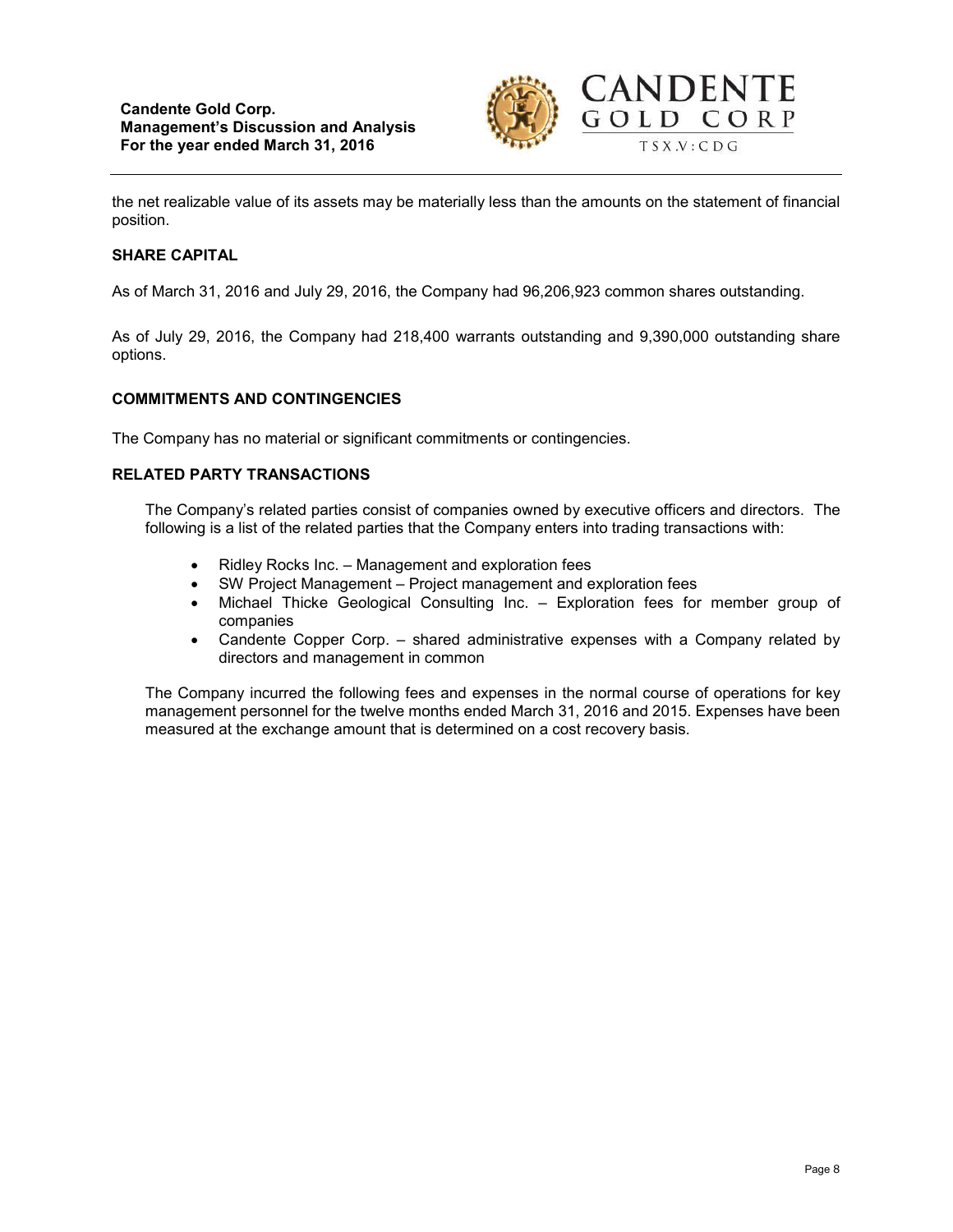

|                                                 | <b>Twelve months ended</b> |                |  |  |  |  |
|-------------------------------------------------|----------------------------|----------------|--|--|--|--|
|                                                 | March 31, 2016             | March 31, 2015 |  |  |  |  |
| Salaries and management and<br>exploration fees | 93,023<br>S                | 242,471<br>S   |  |  |  |  |
| Share-based payment                             | 14,352                     | 54,644         |  |  |  |  |
|                                                 | 107,375<br>S               | 297,115<br>S   |  |  |  |  |

- Share-based payments are the fair value of options expensed to directors and key management personnel during the twelve months ended March 31, 2016.
- The Company does not remunerate the directors of the Company unless its market capitalization is greater than \$75 million. During the twelve month period ended March 31, 2016, the Company paid \$nil in directors fees (2015 - \$nil).

Short-term debt – notes payable

The Company has indebtedness to a number of officers, current and previous directors, advisors and companies with directors in common. The indebtedness has arisen principally from cash payments being made at less than the accrued and recorded liabilities for services provided. The notes payable are a summary of these obligations, and have the following attributes:

- (1) To be paid in full on January 31, 2017;
- (2) Non-interest bearing;
- (3) The notes may be used as partial or full payment under any future private placement of the Company's common shares. This may be paid at the Company's option at no penalty before January 31, 2017. If any amount is paid, the amount will then be deemed to be a payment on the principal amount of the note.

## **CRITICAL ACCOUNTING ESTIMATES AND JUDGEMENTS**

The Company's significant accounting policies are summarized in Note 3 of its interim consolidated financial statements for the twelve months ended March 31, 2016. The preparation of consolidated financial statements in accordance with IFRS requires management to select accounting policies and make estimates and judgments that may have a significant impact on the consolidated financial statements. The Company regularly reviews its estimates; however, actual amounts could differ from the estimates used and, accordingly, materially affect the results of operations.

- (a) Critical accounting estimates
	- i. Valuation of share-based payments and warrants

When options and warrants are issued, the Company calculates estimated fair value using a Black-Scholes valuation model, which may not reflect actual fair value on exercise. The Company uses historical Company stock prices and estimated dividend yield rates to arrive at the inputs that are used in the valuation model to calculate the fair value of options or warrants.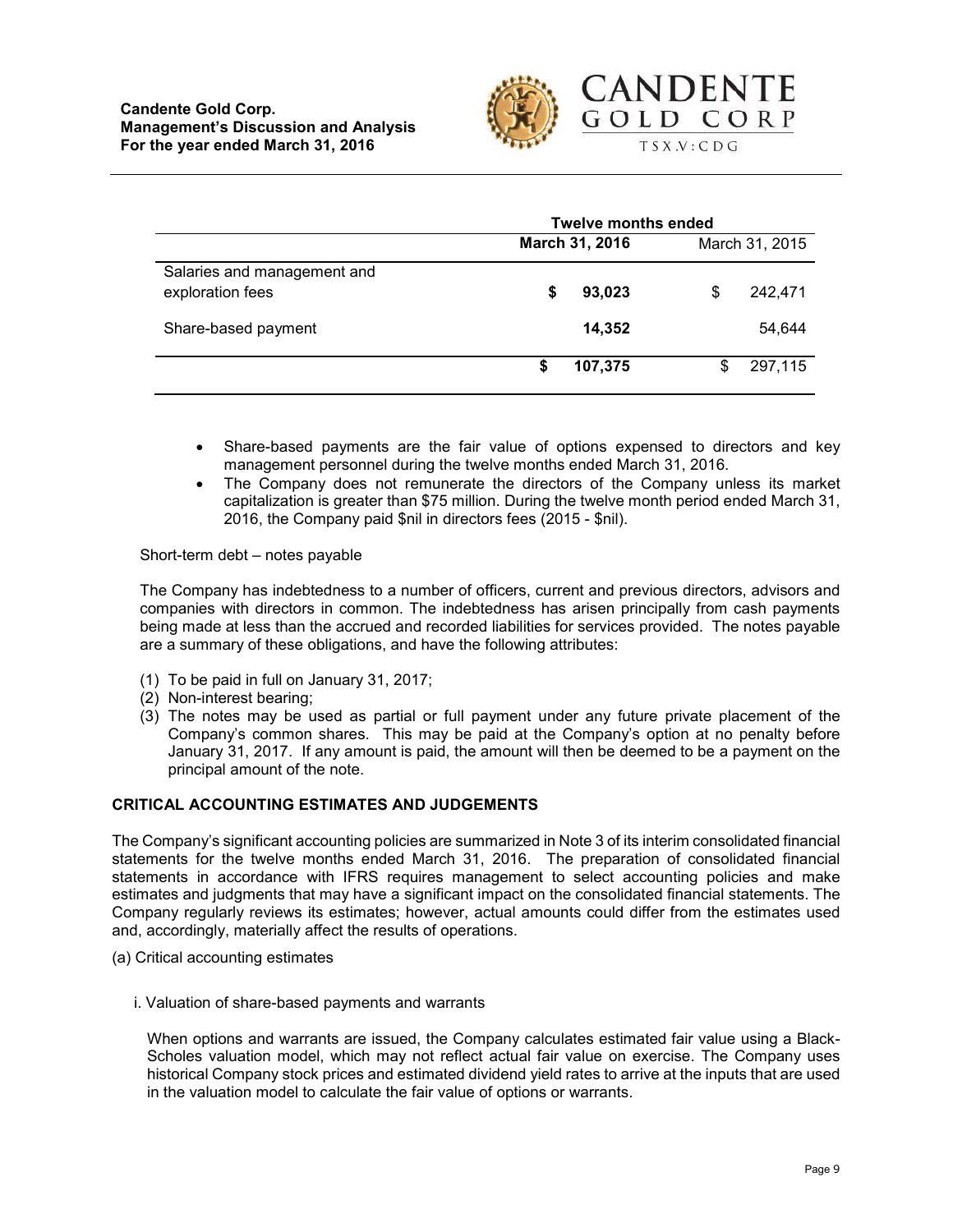

- (b) Critical accounting judgments
	- i. Going concern

Management assesses the Company's ability to continue as a going concern.

ii. Unproven mineral right interests

Mineral properties, include the cost of acquiring licenses, exploration and analysis, project administration, drilling, community and social values and environmental and health and safety. The technical feasibility and commercial viability of extracting a mineral resource is considered to be determinable when proven reserves are determined to exist, the rights of tenure are current and it is considered probable that the costs will be recouped through successful development and exploitation of the area, or alternatively by sale of the property. Management is required to exercise significant judgment in determining the timing of the determination of the technical and economic feasibility of the mineral resource. The Company considers both external and internal sources of information in assessing whether there are any indicators that unproven mineral right interests are impaired.

iii. Functional currency

The functional currency of the Company and its subsidiaries is the currency of the primary economic environment in which the entity operates. Determination of functional currency may involve certain judgments to determine the primary economic environment in which the entity operates and the Company reconsiders its functional currency and that of its subsidiaries if there is a change in events and conditions which determined the primary economic environment.

# **CONTROL MATTERS**

Disclosure controls and procedures are designed to provide reasonable assurance that material information is gathered and reported to senior management as is appropriate to permit timely decisions regarding public disclosure.

Management is reasonably confident that material information relating to the Company, including its consolidated subsidiaries, is being made known to senior management in a timely manner, and that the Company's disclosure controls and procedures are effective not only with respect to the Company's annual filing requirements but on an ongoing basis.

### **INTERNAL CONTROLS OVER FINANCIAL REPORTING ("ICFR")**

Internal control over financial reporting is a process designed to provide reasonable assurance regarding the reliability of financial reporting and the preparation of financial statements for external purposes in accordance with IFRS.

The Company's internal control over financial reporting includes policies and procedures that pertain to the maintenance of records that accurately and fairly reflect the additions to and dispositions of the assets of the Company; provide reasonable assurance that transactions are recorded as necessary to permit preparation of financial statements in accordance with IFRS and the Company's receipts and expenditures are made only in accordance with authorization of management and the Company's directors; and provide reasonable assurance regarding prevention or timely detection of unauthorized acquisition, use or disposition of the Company's assets that could have a material effect on the annual or interim financial statements.

Any system of internal controls over financial reporting, no matter how well designed, has inherent limitations. Therefore, even those systems determined to be effective can provide only reasonable assurance with respect to financial statement preparation and presentation.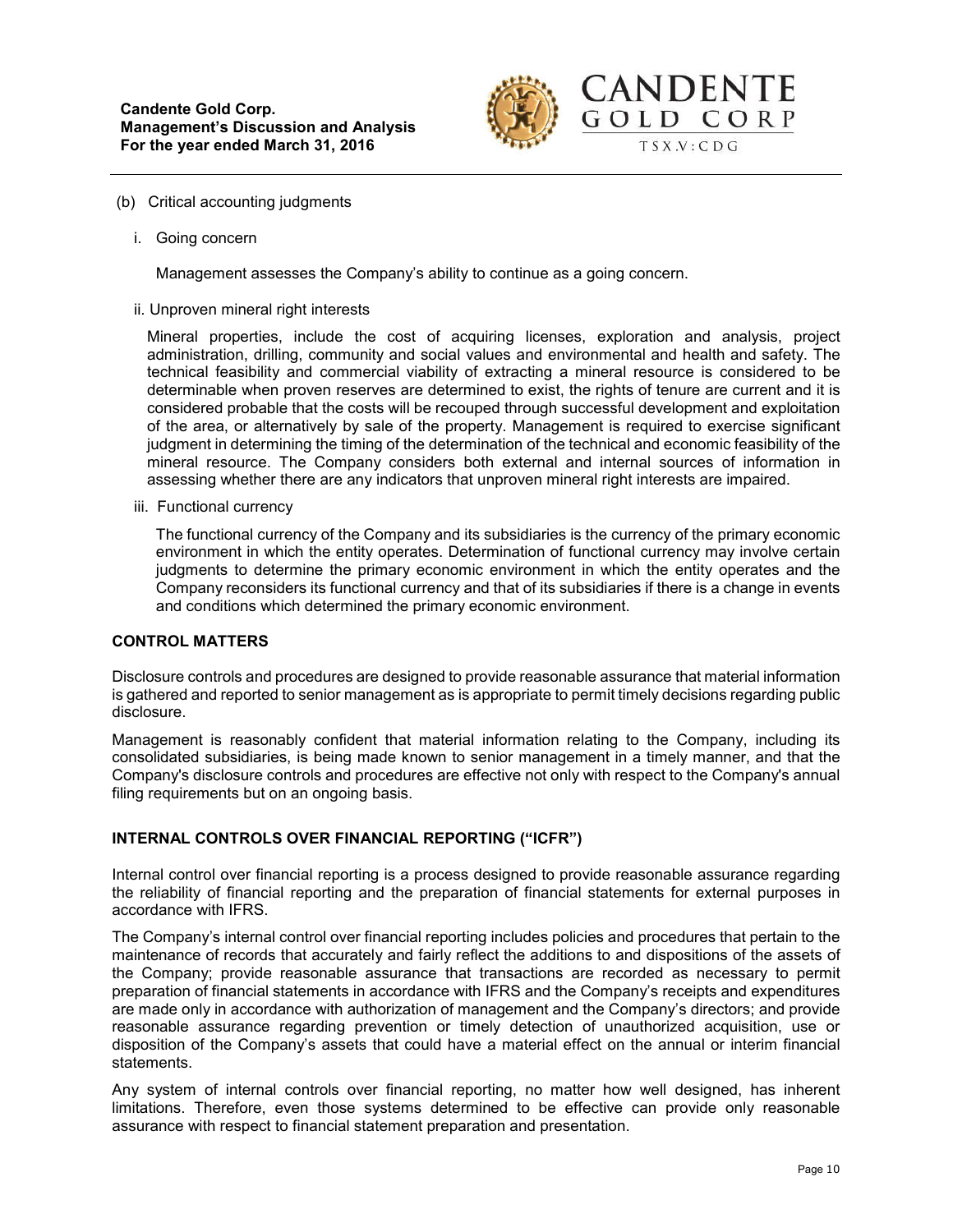**Candente Gold Corp. Management's Discussion and Analysis For the year ended March 31, 2016**



An evaluation of the design effectiveness of the Company's internal controls over financial reporting was conducted as of March 31, 2016 by the Company's management. Based on this evaluation, the Company's CEO and CFO have concluded that the design, disclosure controls, procedures and the effectiveness of the Company's internal controls over financial reporting was and is effective.

There were no changes in the Company's internal control over financial reporting during the period from April 1, 2015 to March 31, 2016 that have materially affected, or are reasonably likely to affect, the Company's internal control over financial reporting.

# **RISK FACTORS**

The Company is subject to a number of significant risks due to the nature and the current stage of its business and the effect of worldwide economic conditions. Exploration of mineral properties involves a high degree of technical, financial and social risk. While discovery of a mineral deposit may result in substantial rewards, few exploration properties are ultimately developed into producing mines. Major expenditures may be required to establish resources and reserves by drilling, constructing mining and process facilities, developing metallurgical processes and extracting base and precious-metals from ore. It is impossible to ensure that the current exploration programs of the Company will result in profitable commercial mining operations.

Risk factors that should be taken into account in assessing the Company's activities and any investment in the Company include, but are not limited to, those listed below. Any one or more of these risk factors could have a material impact on the financial condition of the Company. This information, by its nature, is not allinclusive and risk factors that have not been listed could have a material impact on the future financial condition of the Company.

## *Economic conditions may prevent the Company from obtaining the capital required to continue operations*

The Company's ability to continue operations is contingent on its ability to obtain additional financing. Equity market conditions, funding environments and the price of the Company's common shares may make it dilutive and difficult to raise funds by the sale of the Company's shares. An investment in the shares of a junior resource company is considered to be a high-risk investment. The Company currently is in the process of raising capital to fund current operations and a working capital deficit, and there is no assurance that financing will be available to the Company in future periods.

### *History of Losses*

The Company has incurred a net loss for the twelve months ended March 31, 2016 of \$1.61 million and is expected to continue to generate losses while it continues to be an exploration-stage company. The Company anticipates significant expenditures for its mineral exploration programs. Since most exploration projects do not result in the discovery of commercially productive mineral reserves and are ultimately expensed in full, the Company expects to report net losses into the foreseeable future.

The long-term profitability of the Company's operations will be in part directly related to the success of its exploration programs, which are affected by numerous factors including the cost of such programs, the amount of mineral resources or reserves discovered and fluctuations in the price of any minerals produced.

## *Dilution*

The Company does not generate any revenues from production and may not have sufficient financial resources to undertake by itself all of its planned exploration, feasibility and development programs. The Company has limited financial resources and has financed its operations primarily through the sale of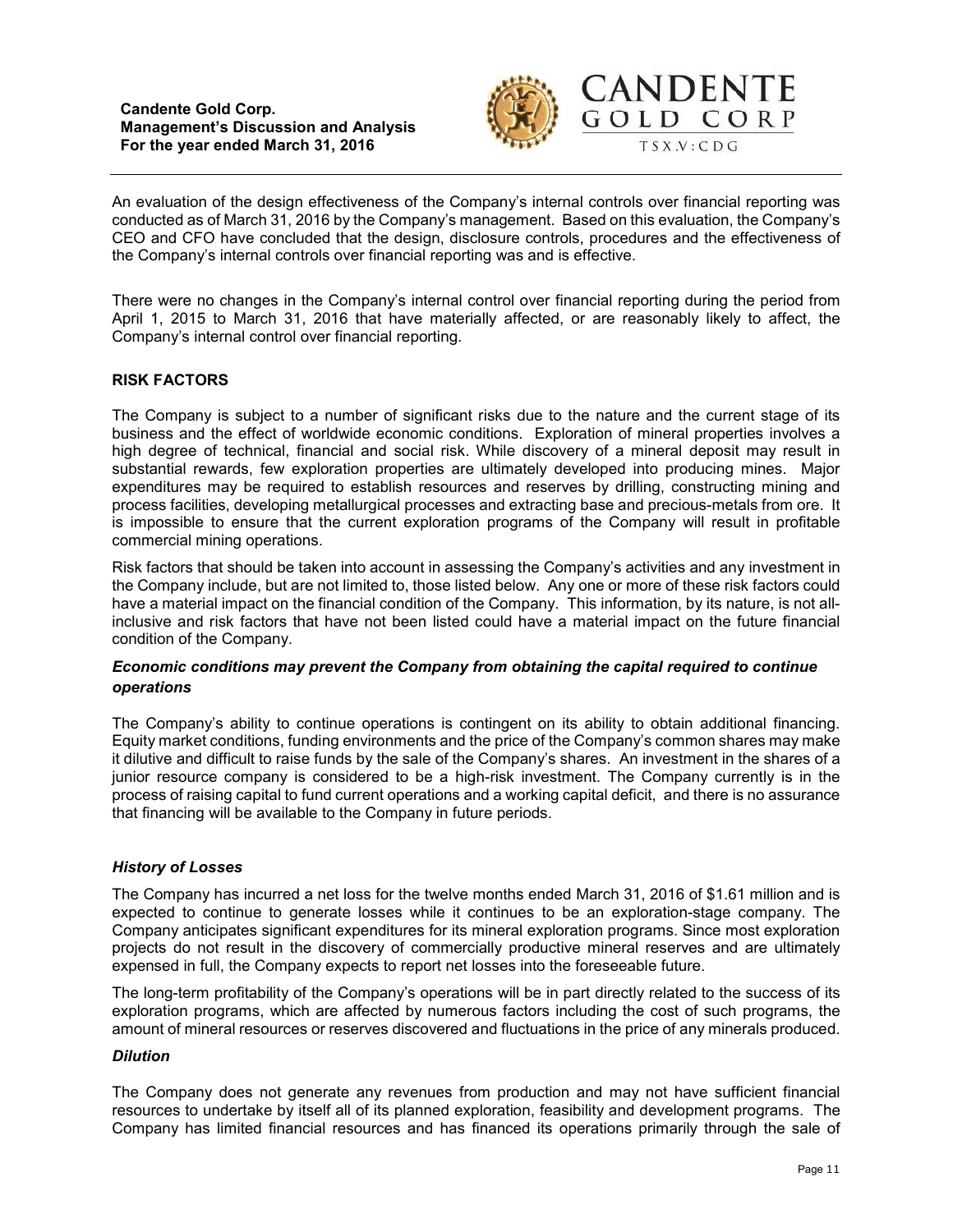**Candente Gold Corp. Management's Discussion and Analysis For the year ended March 31, 2016**



securities such as common shares. The Company will need to continue its reliance on the sale of such securities for future financing, resulting in potential dilution to the Company's existing shareholders. The amount of additional funds required will depend largely on the success of the Company's exploration programs and extent of future development activities.

Further exploration programs will depend on the Company's ability to obtain additional financing which may not be available under favorable terms, if at all. If adequate financing is not available, the Company may not be able to commence or continue with its exploration and development programs or to meet minimum expenditure requirements to prevent the full or partial loss of its mineral properties. Also, failure to meet the Company's share of costs incurred under joint venture arrangements to which it is a party may result in a reduction of its interests in mineral properties. Furthermore, if other parties to such agreements do not meet their share of such costs, the Company may be unable to finance the cost required to complete the recommended programs.

### *No Known Mineral Reserves*

All of the Company's mineral properties are in the exploration stage and are without known mineral reserves. Although the Company may discover mineral reserves through its exploration programs, commercial production may not be warranted due to insufficient quantities. Development of any of the Company's properties will only follow upon obtaining satisfactory exploration results. However, few mineral properties that are explored are ultimately developed into producing mines.

In the event a commercially productive mineral reserve is discovered, substantial expenditures are required to develop mineral reserves for production, development of metallurgical processes for extraction and to develop the mining and processing facilities and infrastructure at the production site. The marketability of any minerals discovered may be affected by numerous factors which are beyond the Company's control and which cannot be accurately predicted, such as market fluctuations, the proximity and capacity of milling facilities, mineral markets and processing equipment, and such other factors as government regulations, including regulations relating to royalties, allowable production, importing and exporting of minerals, and environmental protection. Depending on the price of minerals produced, the Company may determine that it is impractical to commence or continue commercial production.

### *Title to Mineral Properties*

The Company believes it has diligently investigated title to all of its hardrock mineral properties and, to the best of its knowledge, title to all properties are in good standing. However, these properties may be subject to prior unregistered agreements or transfers, which may affect the validity of the Company's ownership of such properties. The Company entered into an agreement on June 13, 2013 for the sole rights to recover and reprocess various tailings deposits located within the Municipality of Hidalgo. Although the original term for this agreement was until December 2015, the Company has been in communications with the Municipality regarding an extension to the agreement.

Although the Company has exercised the usual due diligence with respect to title to properties in which it has a material interest, title to such properties may be challenged or impugned in the future. The boundaries of the Company's mineral properties have not been surveyed and, therefore, the precise location and area of these mining properties may be in doubt. The Company makes a search of mining records in accordance with mining industry practices to confirm that it has acquired satisfactory title to its properties but does not obtain title insurance with respect to such properties. The possibility exists that title to one or more of its properties, particularly title to undeveloped properties, might be defective because of errors or omissions in the chain of title, including defects in conveyances and defects in locating or maintaining such claims. Should any defect in title be discovered by or disclosed to the Company, all reasonable steps would be taken to perfect title to the particular claims in question. The Company is not aware of any material defect in the title to its mineral properties.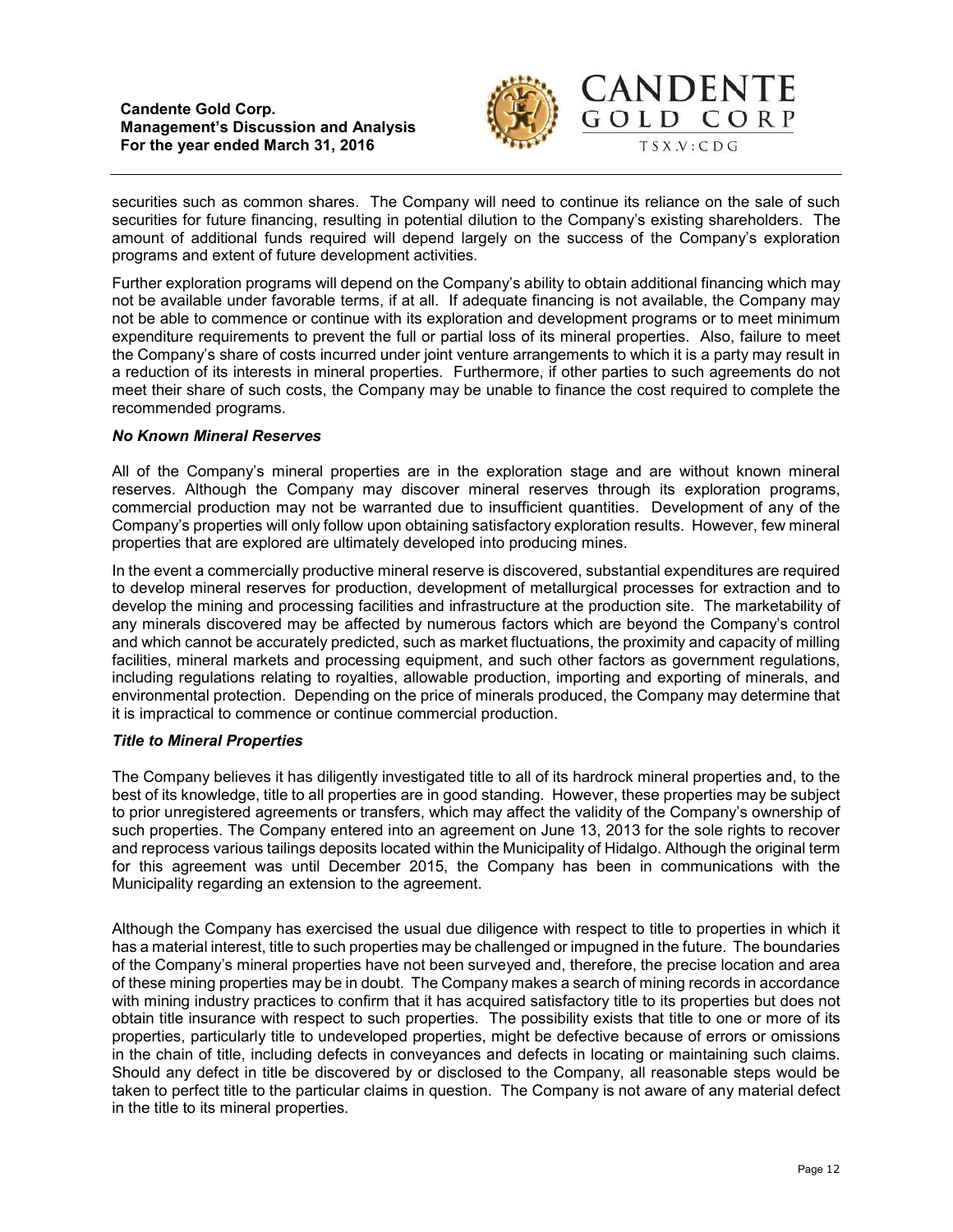



CANDENTE

GOLD CORP

A claim on any of the Company's mineral properties, especially if commercially productive mineral resources or reserves are located, could adversely affect the Company's long-term profitability as it may preclude entirely the economic development of a mineral property. Also, such a claim would affect the Company's current operations due to the high costs of defending against such claims and its impact on senior management's time.

# *Key Personnel*

The Company is dependent on a relatively small number of key personnel, the loss of any of whom could have an adverse effect on the operations of the Company. The Company's success is dependent to a great degree on its ability to attract and retain qualified management personnel. The loss of such key personnel, through incapacity or otherwise, would require the Company to seek and retain other qualified personnel and could compromise the pace and success of its exploration activities. The Company does not maintain key person insurance in the event of a loss of any such key personnel. Also, certain management personnel of the Company are officers and/or directors of other publicly-traded companies and will only devote part of their time to the Company.

Additionally, the Company has relied on and is expected to continue relying upon consultants and others for exploration and development expertise. In the event a commercial mineral deposit is discovered on any of the Company's properties, the Company will likely require the expertise of such consultants and others for the development and operation of a producing mine.

### *Competition*

The resource industry is intensively competitive in all of its phases, and the Company competes with many companies possessing much greater financial and technical research resources. Competition is particularly intense with respect to the acquisition of desirable undeveloped base-metal and precious-metal properties. The principal competitive factors in the acquisition of such undeveloped properties include the staff and data necessary to identify, investigate and purchase such properties, and the financial resources necessary to acquire and develop such properties. Competition could adversely affect the Company's ability to acquire suitable prospects for exploration in the future.

# *Industry Operating Hazards and Risks*

Mineral exploration and development involves many risks, including location of commercially productive mineral resources or reserves, which may not occur even with a combination of experience, knowledge and careful evaluation. The operations in which the Company has a direct or indirect interest will be subject to all the hazards and risks normally incidental to resource companies, any of which could result in work stoppages and damage to persons or property or the environment and possible legal liability for any and all damage. Fires, power outages, labour disruptions, flooding, explosions, cave-ins, landslides social disruptions, political instability and the inability to obtain suitable or adequate machinery, equipment or labour are some of the industry operating risks involved in the development and operation of mines and the conduct of exploration programs. Other risks include injury or loss of life, severe damage to or destruction of property, clean-up responsibilities, regulatory investigation and penalties and suspension of operations. The occurrence of any of these operating risks and hazards may have an adverse effect on the Company's financial condition and operations.

Although the Company will, when appropriate, secure liability insurance in an amount which it considers adequate, the nature of these risks is such that liabilities might exceed policy limits, the liability and hazards might not be insurable, or the Company might elect not to insure itself against such liabilities due to high premium costs or other reasons, in which event the Company could incur significant costs that may have a material adverse effect upon its financial condition and operations.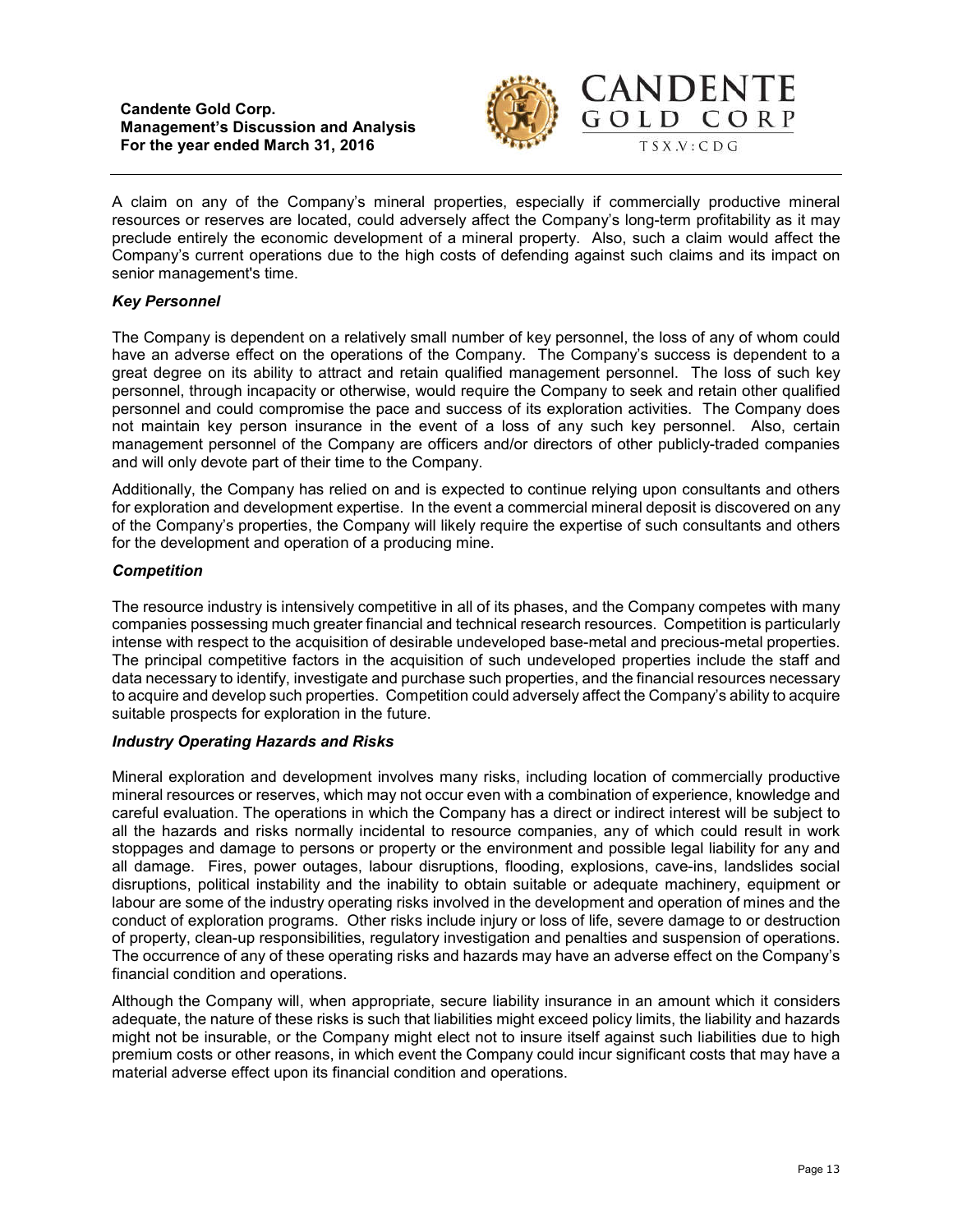

## *Government Regulations Political Climate*

Mineral exploration on the Company's properties are affected to varying degrees by: (i) government regulations relating to such matters as environmental protection, health, safety and labour; (ii) mining law reform; (iii) tax laws (iv) restrictions on production, price controls, and tax increases; (v) maintenance of claims; (vi) tenure; and (vii) expropriation of property through nationalization, requisition or confiscation. Any mineral exploration activities conducted by the Company, including commencement of production, require permits from governmental authorities and such operations are and will be governed by laws and regulations governing prospecting, mining, production, exports, taxes, labour standards, occupation health, waste disposal, toxic substances, land use, environmental protection, mine safety and other matters.

Companies engaged in the development and operation of mines and related facilities generally experience increased costs, and delays in development and/or production and other schedules as a result of the need to comply with applicable laws, regulations and permits. All permits required for the conduct of exploration, development and mining operations, including the construction of mining facilities, may not be obtainable by the Company on reasonable terms which would have an adverse effect on any mining project the Company might undertake. Additionally, failure to comply with applicable laws, regulations and permitting requirements may result in enforcement actions thereunder, including orders issued by regulatory or judicial authorities causing operations to cease or be curtailed, and may include corrective measures requiring capital expenditures, installation of additional equipment, or remedial actions. Parties engaged in mining exploration, development or operations may be required to compensate those suffering loss or damage by reason of the mining activities and may have civil or criminal fines or penalties imposed for violations of applicable laws or regulations.

To the best of the Company's knowledge, the Company is and will be operating in compliance with all applicable social and legal regulations. However, amendments to current governmental laws and regulations affecting mining companies, or the more stringent application thereof, or shifts in political conditions or attitudes could adversely affect the Company's operations including the potential to curtail or cease exploration programs or to preclude entirely the economic viability of a mineral property. The extent of any future changes to governmental laws and regulations cannot be predicted or quantified, but it should be assumed that such laws and regulations will become more stringent in the future. Generally, new laws and regulations will result in increased compliance costs, including costs for obtaining permits, delays or fines resulting from loss of permits or failure to comply with the new requirements.

### *Social Climate*

Social acceptance to operate during the various stages of a mining project is an integral part of operating such that lack thereof provides a very real risk during the exploration, exploitation and closure stages of mine development. In addition, the fact that the means and tools to manage social acceptance are not an exact science adds to the level of risk.

The Company has established Corporate Social Responsibility policies and programs that includes:

- Regular communication with various members of the Community regarding their concerns and needs as well as our activities and objectives.
- Sustainable Development projects and alliances with International Non–Governmental Organizations ("NGOs") that are committed to improving the lives of families in under-developed regions.

The Company considers these initiatives as a foundation for building a positive and mutually beneficial long-term relationship with the various stakeholders in the project.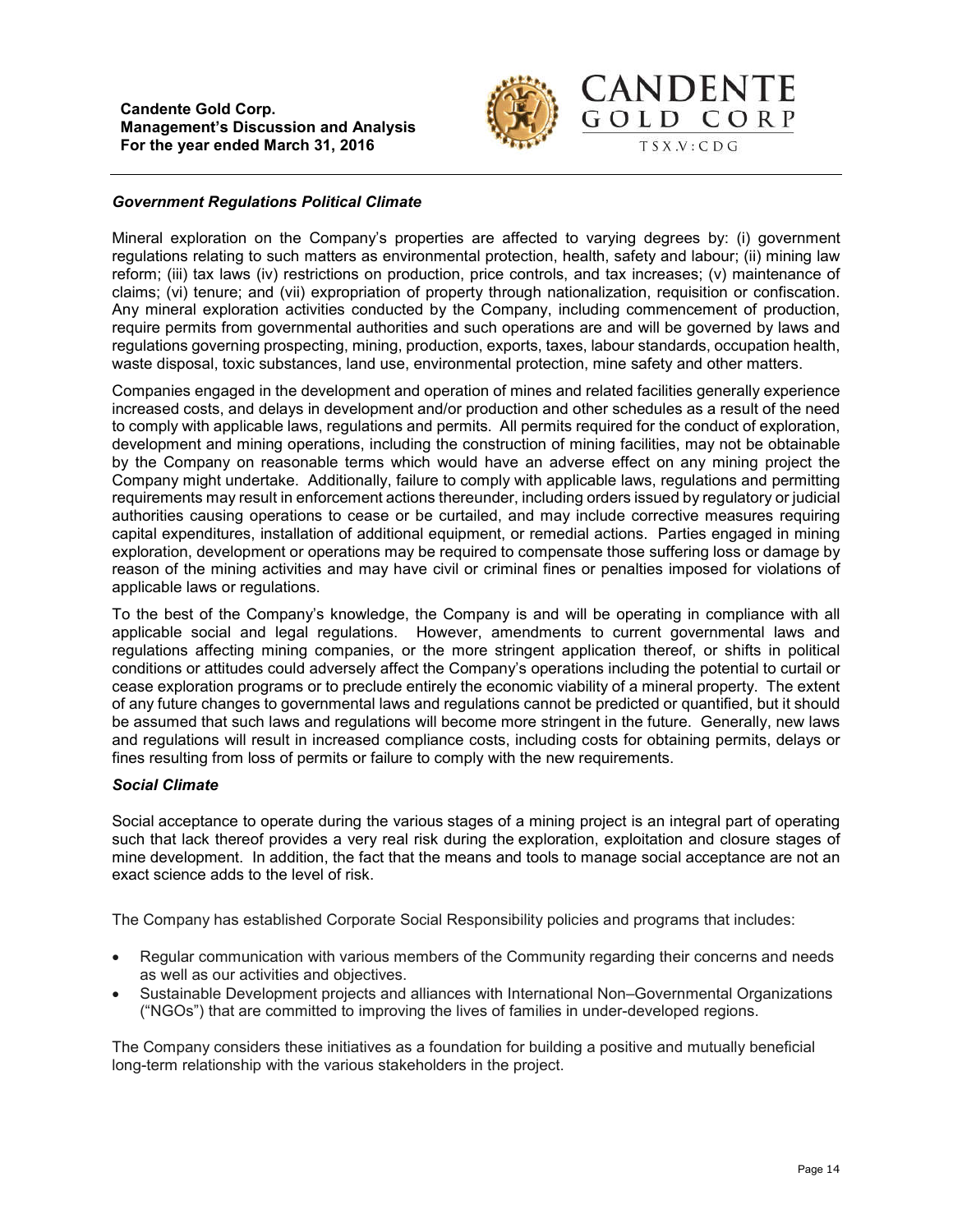

## *Environmental Liability*

Although the Company is not aware of any formal claims for damages related to any impact that its activities have had on the environment, it may become subject to such claims in the future. An environmental claim could adversely affect the Company's business due to the high costs of defending against such claims and its impact on senior management's time.

The Company conducts exploration activities in Peru. Such activities are subject to various laws, rules and regulations governing the protection of the environment. All phases of the Company's operations are subject to environmental regulation in the jurisdictions in which it operates. Environmental legislation is evolving in a manner which requires stricter standards and enforcement, increased fines and penalties for non-compliance, more stringent environmental assessments of proposed properties and a heightened degree of responsibility for companies and their officers, directors and employees.

Although the Company is committed to compliance with all environmental regulations currently applicable, environmental hazards may exist on the Company's mineral properties, which are not known to the Company at present, that have been caused by previous or existing owners or operators.

Also, environmental regulations may change in the future which could adversely affect the Company's activities including the potential to curtail or cease exploration programs or to preclude entirely the economic development of a mineral property. The extent of any future changes to environmental regulations cannot be predicted or quantified, but it should be assumed that such regulations will become more stringent in the future. Generally, new regulations will result in increased compliance costs, including costs for obtaining permits, delays or fines resulting from loss of permits or failure to comply with the new regulations.

### *Fluctuations in Metal Prices*

Although the Company does not hold any known mineral reserves, its future revenues, if any, are expected to be in large part derived from the future mining and sale of base and precious metals or interests related thereto. The prices of these commodities have fluctuated widely, particularly in recent years, and are affected by numerous factors beyond the Company's control including international economic and political conditions, expectations of inflation, international currency exchange rates, interest rates, global or regional consumptive patterns, speculative activities, levels of supply and demand, increased production due to other new mine developments and improved mining and production methods, availability and costs of metal substitutes, metal stock levels maintained by producers and others and inventory carrying costs. The effect of these factors on the price of base and precious metals, and therefore the economic viability of the Company's operations, cannot be accurately predicted.

Depending on the price obtained for any minerals produced, the Company may determine that it is impractical to commence or continue commercial production.

Additional information, including the Company's most recent Annual Information Form, is available on SEDAR at http://www.sedar.com